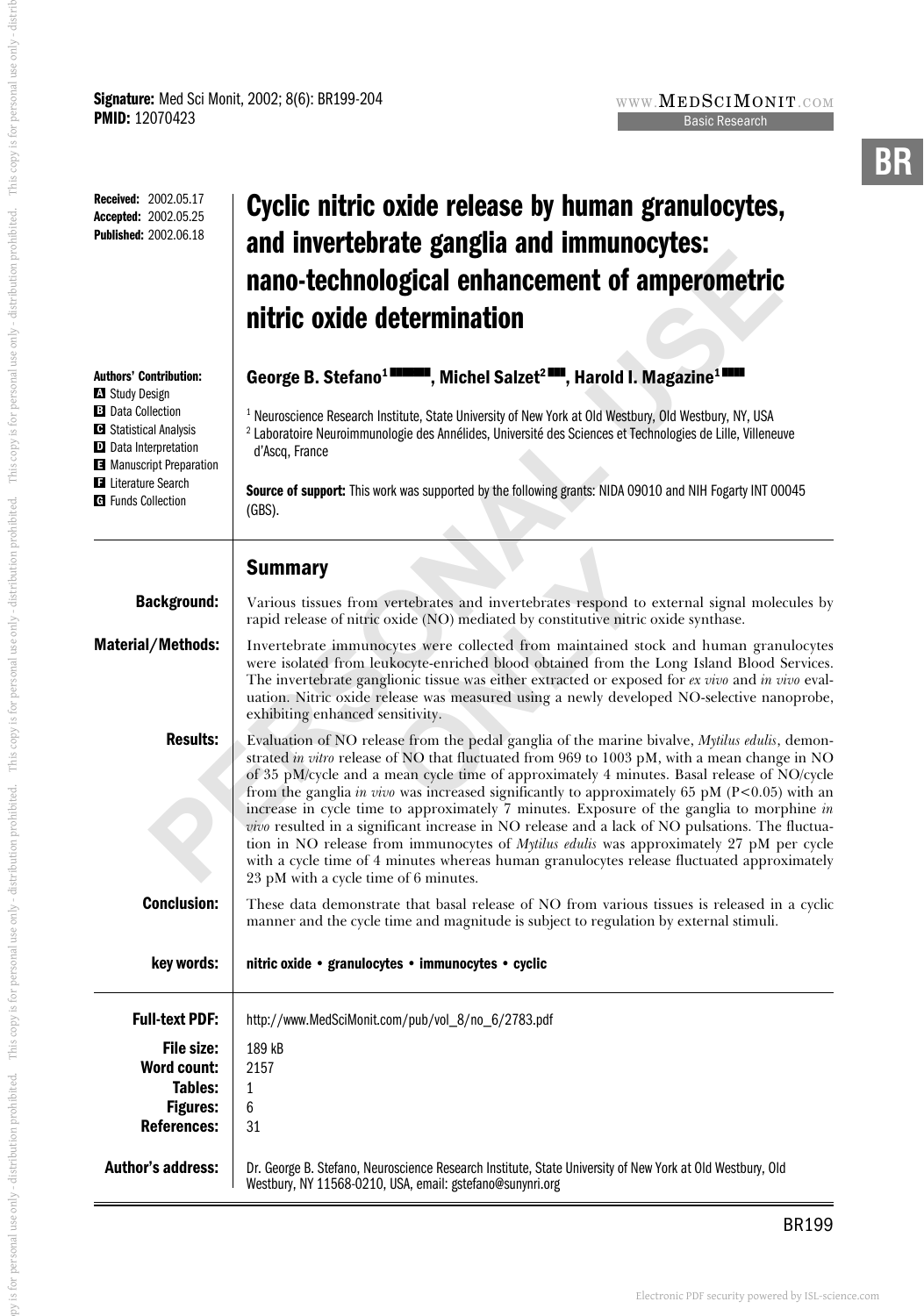#### **BACKGROUND**

The release of NO mediated by cNOS activation has been reported to stimulate as well as inhibit tissue responsiveness to external stimulation [1]. We have demonstrated previously that NO can inhibit cell activation and subsequent responsiveness to stimulatory signal molecules [1]. Alternatively, a period of hyperresponsiveness to stimulatory signal molecules was observed following the period of inhibition [2]. We surmise that the cyclic release of NO is autoregulatory in nature and may allow enhancement and inhibition of cellular responsiveness [3].

The current report suggests that basal release of NO in the absence of stimulatory molecules may also provide dynamic autoregulation of activation at the cellular level. The enhanced sensitivity of a stabilized nanoamperometric probe allowed for the evaluation of basal cNOS production previously estimated to be approximately 1 nM. Increased sensitivity of the stabilized probe confirms the previous estimates for basal NO release and demonstrates, for the first time, that human granulocytes and invertebrate neural and immune tissue produce basal levels of NO that is cyclic in nature with pulses of NO release observed with a repetition cycle of approximately 4 to 7 minutes. Our data implies that modulation in the magnitude or cycle time of basal NO release may provide dynamic regulation of cellular responsiveness to signal molecules.

#### MATERIAL AND METHODS

#### **Invertebrate and Human tissue**

*Mytilus edulis*, a marine bivalve mollusk, was harvested from the Long Island Sound, Montauk, New York and maintained in the laboratory for three weeks prior to their use in these studies [4]. Invertebrate immunocytes were collected and processed for use exactly as described previously [5,6]. Immunocytes were aspirated by insertion of a needle through the posterior adductor muscle of *Mytilus edulis* and suspended in incubation medium, 50% by volume Instant Ocean and cell-free hemolymph supplemented with streptomycin (50 mg/100 ml), penicillin (0.3 mg/ml) and gentamycin (50 mg/ml) to minimize bacterial growth during the study [7] until use in experiments. For *ex vivo* evaluation of pedal ganglia, tissue was isolated and removed exactly as described [7] and placed in incubation media. For *in vivo* evaluation of pedal ganglia, the pedal ganglion was exposed at the base of the animal's foot by cutting the connective tissue just above its superior surface and bathed with incubation media just prior to use in experiments. Human granulocytes were isolated from leukocyte-enriched blood obtained from the Long Island Blood Services (Melville, New York). Granulocytes were isolated following dextran sedimentation and Ficoll-Hypaque density gradient centrifugation (1.077–1.080 g/ml) as described in detail [8–10]. Cells were stained with Wright's stain to assess purity by microscopic examination which was ranged from 94 to 97% with a viability of > 95% as assessed by trypan blue exclusion.

#### **NO Determination**

#### *Invertebrate Pedal Ganglia*

verses to simulatary signal molecules vas F11. The system was clichard daily as described in the cyclic receiver of CM, The system of CM, The period of inhibition [2], We sur-<br>
In the period of one anomy quantities of NO. Release of NO from pedal ganglia of *M. edulis ex vivo* was evaluated using a NO-selective nanoprobe (ISO-NOPNM) [11] and NO meter (ISONO-MARK II), manufactured by World Precision Instruments (Sarasota, FL). The system was calibrated daily as described [12] using the NO donor, SNAP, in presence of Cu(I), to liberate known quantities of NO. The probe was allowed to polarize for 30 min in incubation media prior to transfer to an Eppendorff tube containing a single ganglion in 1 ml incubation media. The nanoprobe tip (100 nm diameter) was positioned 10  $\mu$ m above the tissue surface using a micromanipulator (Zeiss-Eppendorff) attached to the stage of an inverted microscope (Nikon Diaphot). Constitutive NO release was then evaluated for an additional 15 minutes. Data acquisition was accomplished using the computer interfaced DUO-18 software (World Precision Instruments, Sarasota, FL.) and experimental values were transferred to Sigma-Plot and Sigma-Stat (Jandel, CA) for graphic representation and evaluation. For determination of the specificity of the NO response, experiments as described above were repeated in the presence of 100 mM N-omega-nitro-Larginine methyl ester (L-NAME), a selective NOS inhibitor. Evaluation of NO release from pedal ganglia *in vivo* was performed exactly as described above for ganglia *ex vivo* except that ganglia were not removed from the animal. NO measurements were performed using ganglia surgically exposed and bathed in incubation media prior to positioning of the nanoprobe 10 µm above the ganglia.

#### *Invertebrate Immunocytes*

Immunocytes from *Mytilus edulis* were suspended in incubation medium to a final concentration of 10 3 immunocytes per ml incubation media. 1 ml of this suspension was added to an Eppendorff tube and gently centrifuged for 10 min at 800 xg to create a cell-free zone that allowed placement of the nanoprobe approximately 10  $\mu$ m above the soft cell pellet. Detection of NO release from the immunocytes was then performed exactly as described above for pedal ganglia.

#### *Human Granulocytes*

Detection of NO release from the human granulocytes was performed exactly as described above for invertebrate immunocytes except that the cells were resuspended in phenol-free RPMI to a final concentration of 10 <sup>3</sup> cells per 1 ml.

#### *Specificity of NO release*

To determine the specificity of the NO production and exclude the impact of experimental drift or noise, experiments in pedal ganglia and immunocytes of *Mytilus edulis* and human granulocytes were repeated in the presence of the 100 mM omega-nitro-L-arginine methyl ester (L-NAME), a potent NOS inhibitor.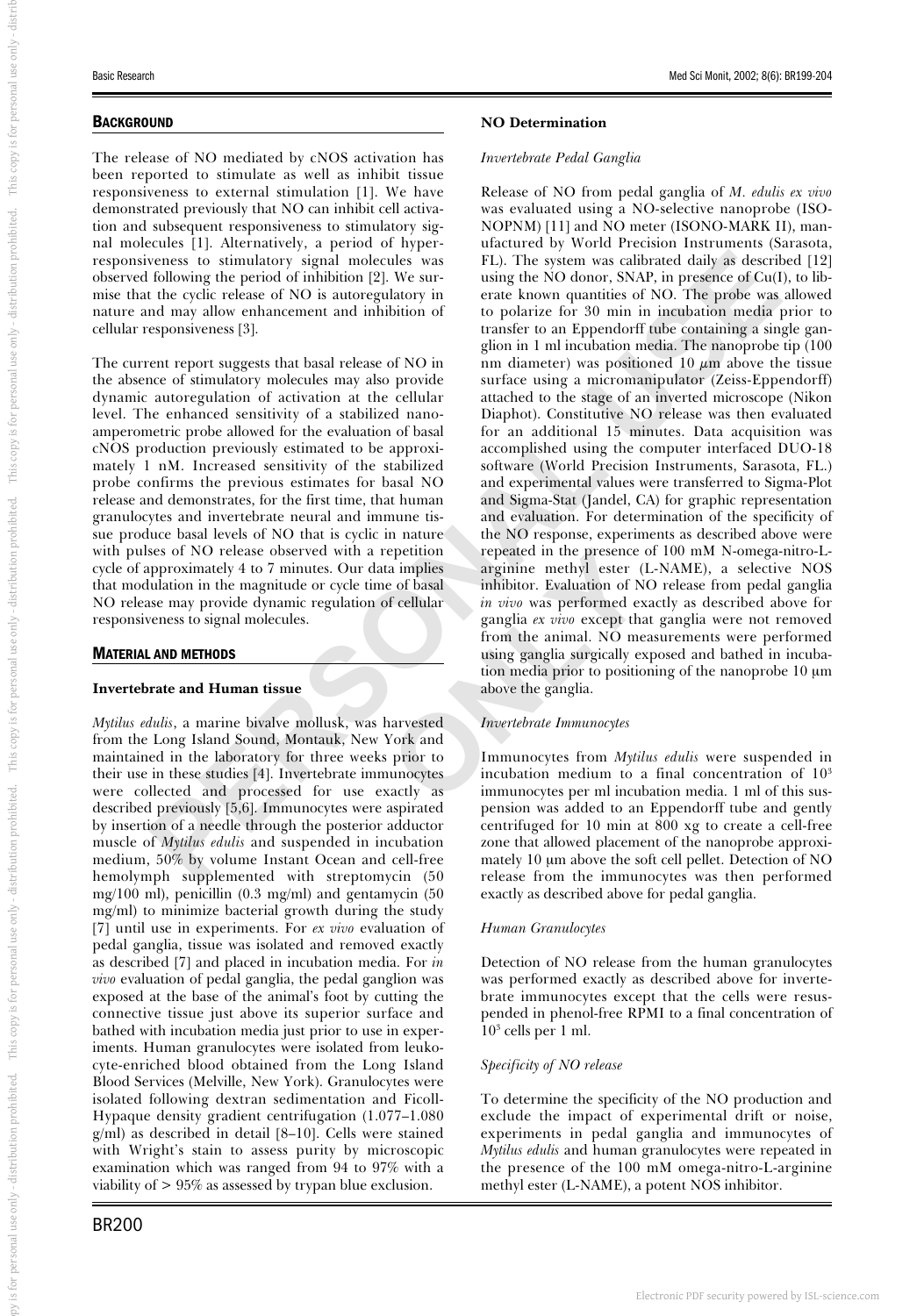**BR**



**Figure 1.** Real-time nitric oxide release from excised pedal ganglia from *M. edulis*. Release of NO was determined using a nanoamperometric probe. Basal release of NO fluctuated from a minimum of  $968.6 \pm 2.7$  pM to maximum of  $1002 \pm 7.7$  pM. Basal fluctuations in NO release were abrogated in tissue pretreated L-NAME 100mM and cyclic release was abolished.

| <b>Table 1.</b> Characteristics of basal NO release from invertebrate |  |  |
|-----------------------------------------------------------------------|--|--|
| and human tissue.                                                     |  |  |

| Tissue                                                             | NO release<br>per cycle<br>(pM) | P value  | <b>Cycle Time</b><br><b>Minutes</b> | P value   |  |  |  |
|--------------------------------------------------------------------|---------------------------------|----------|-------------------------------------|-----------|--|--|--|
| Pedal Ganglia ex vivo                                              | $34.0 \pm 5.2$                  |          | $4.1 \pm 0.2$                       |           |  |  |  |
| Pedal Ganglia in vivo                                              | $65.1 \pm 1.5$                  | $0.001*$ | $6.9 \pm 0.4$                       | $0.05*$   |  |  |  |
| Immunocytes                                                        | $26.8 \pm 2.5$                  |          | $4.2 \pm 0.1$                       |           |  |  |  |
| Granulocytes                                                       | $23.1 \pm 3.3$                  | $NS**$   | $6.4 \pm 0.2$                       | $0.05***$ |  |  |  |
| *Untreated invertebrate pedal ganglia ex vivo compared to in vivo; |                                 |          |                                     |           |  |  |  |

\*\*NS, not significantc;

\*\*\*Untreated invertebrate immunocytes compared to human granulocytes

#### **Statistical analysis**

All experiments, as described above, were repeated n=4 times using *Mytilus edulis* tissue (pedal ganglia and immunocytes) from different animals. Experiments using human granulocytes were repeated n=4 times from granulocytes extracted from different blood donors. Data shown is the mean ± SEM of NO release observed in the absence or presence of L-NAME. Data was subjected to paired ANOVA for evaluation of statistical significance where a p value less than 0.05 was considered to be statistically significant. In all experiments, data gatherers were blinded to the experimental conditions to avoid bias.

#### RESULTS

#### **NO release from invertebrate ganglia**

Excised pedal ganglia released NO at low levels in a cyclic manner which varied from 970 to 1002 pM (Figure 1). The fluctuation in NO per cycle ranged from 20 to 46 pM with a mean of 34±5 pM and cycle time of  $4.1 \pm 0.2$  minutes. Basal NO release from pedal ganglia evaluated *in vivo* ranged from 960 to 1025 pM (Figure 2). The fluctuation in NO release and mean cycle time *in vivo* were increased significantly to 65±2 pM and







**Figure 3.** Modulation of nitric oxide release from *Mytilus edulis* pedal ganglia *in vivo* by morphine. Basal release of NO in untreated ganglia fluctuated from a minimum of  $944.5 \pm 1.4$  pM to a maximum of  $997.8 \pm 1.8$  pM. Exposure of the ganglia to morphine resulted in a marked increase in NO release with maximal fluctuation of approximately 107 pM over unstimulated levels. The increase in NO release was observed for 15 minutes followed by a 20 minute period of reduced NO release whereupon a release of NO comparable to untreated ganglia was observed.

 $6.9\pm0.4$  min, respectively (P<0.001) compared to ganglia evaluated *ex vivo* (Table 1). Basal NO levels detected in ganglia *ex vivo* (Figure 1) or *in vivo* (Figure 2) in the presence of L-NAME were diminished to undetectable levels and fluctuations in NO release were abolished.

The effect of external stimuli on fluctuations in NO release and cycle time was evaluated using pedal ganglia *in vivo* in the absence or presence of morphine. Release of NO from untreated ganglia fluctuated from approximately 950 pM to 995 with a mean cycle time of 7 minutes (Figure 3). Treatment of the ganglia with exogenous morphine resulted in an increase in NO release that was markedly greater than that observed in unstimulated preparations. Approximately 15 min following morphine exposure NO release was reduced relative to basal release with ablation of the cyclic fluctuations in

#### BR201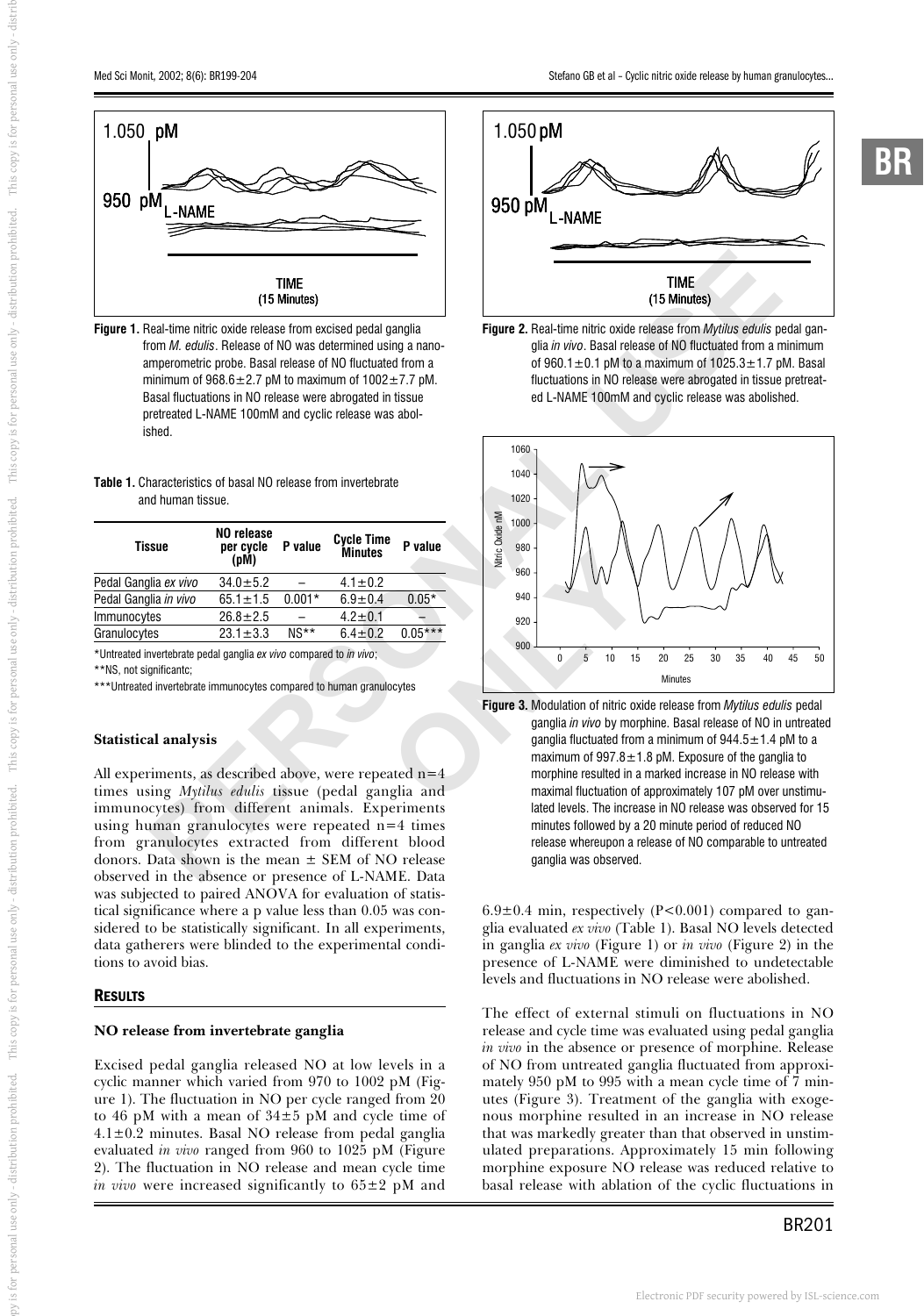

**Figure 4.** Real-time nitric oxide release from *Mytilus edulis* immunocytes. Basal NO release was  $957 \pm 12$  pM with pulses reaching levels of  $977 \pm 6.7$  pM of NO.

NO release. A recovery in the basal-type release was observed approximately 40 minutes following the initial morphine exposure.

#### **NO release from inflammatory tissue**

Evaluation of basal NO release from invertebrate immunocytes was comparable to that obtained for the pedal ganglia except that it occurred with increased frequency; about once every  $4.3\pm0.1$  min (Figure 4). Evaluation of NO release from human granulocytes ranged from 953 to 976 pM (Figure 5). The fluctuation in NO release per cycle was 23.1±2.2 pM compared to  $26.8 \pm 2.5$  pM in invertebrate immunocytes. The cycle time was 6.4±0.2 minutes. Basal NO levels detected in invertebrate (Figure 4) or human inflammatory tissue (Figure 5) in the presence of L-NAME was diminished to undetectable levels and fluctuations in NO release were abolished.

#### **DISCUSSION**

#### **General mechanism**

Improved sensitivity and increased signal to noise ratio of the nano-amperometric NO probe allowed first time evaluation of basal NO release from invertebrate and human tissue. The current report demonstrates that basal release of NO from human and invertebrate inflammatory cells and invertebrate pedal ganglia was approximately 950 to 1100 pM, consistent with that estimated in our previous reports [8,13,14]. In the current report we demonstrate for the first time that invertebrate neural and invertebrate and human immune tissue release basal levels of NO in a pulsatile manner with a magnitude and cycle time that is subject to external regulation.

#### **NO autoregulation**

Recent data has emerged from the literature demonstrating that NO, either exogenously applied or produced as a result of cNOS stimulation, can attenuate the





induction of iNOS in vascular smooth muscle, neutrophils, microglia, astrocytes and hepatocytes [15–21]. In this regard, we have also demonstrated that NO can diminish cNOS derived NO production [22] as well as iNOS derived NO release [23]. Furthermore, cNOS derived NO can inhibit iNOS derived NO induction by inhibiting iNOS expression in human endothelial cells [23,24]. Thus, NO can autoregulate its own production [3].

#### **NO effects on cell activation**

**PERSONAL TENSION CONSECTED FOR A CONSECTED TRANSPORTATION CONSECTED AND CONSECTED TRANSPORTATION CONSECTED AND CONSECTED TRANSPORTATION (15 MWH) (15 MWH) (15 MWH) (15 MWH) (15 MWH) (15 MWH) (16 MWH) (16 MWH) (16 MWH) (16** Neural vascular endothelial and inflammatory cells are constitutively activated and can respond to microenvironmental changes by changing from a low level to a increased level of activation [1]. We hypothesize that basal NO production may provide a critical pathway to dampen microenvironmental 'noise' that would otherwise nonspecifically and inappropriately lead to increased activation [1]. NO modulates the threshold required for cell activation [1] and the magnitude of the subsequent response [2]. A diminished level of NO would represent a disinhibition process that could overwhelm inhibitory signals and allow increased influence of excitatory signal required for cellular activation [1]. In this regard, we have demonstrated that exposure of cells to lipopolysaccaride (LPS) triggers an excitatory signal that reduces the constitutive production of NO and subsequent activation of these cells occurs [23,25]. However, 8 to 24 hours following LPS administration, NO production mediated by iNOS is observed and cell activation is maintained.

> We have reported previously that cNOS coupled NO release may modulate cell activation and the observations in the current report suggests that basal NO production may also participate in the regulation of the activation state of a cell. The demonstration that NO release from the pedal ganglia of *Mytilus edulis* could be modulated by signal molecules, such as morphine, demonstrates that basal production of NO is subject to external regulation (Table 1). Morphine stimulation of human monocytes, granulocytes and vascular endothelial cells as well as invertebrate immunocytes has been previously demonstrated to trigger a cNOS-mediated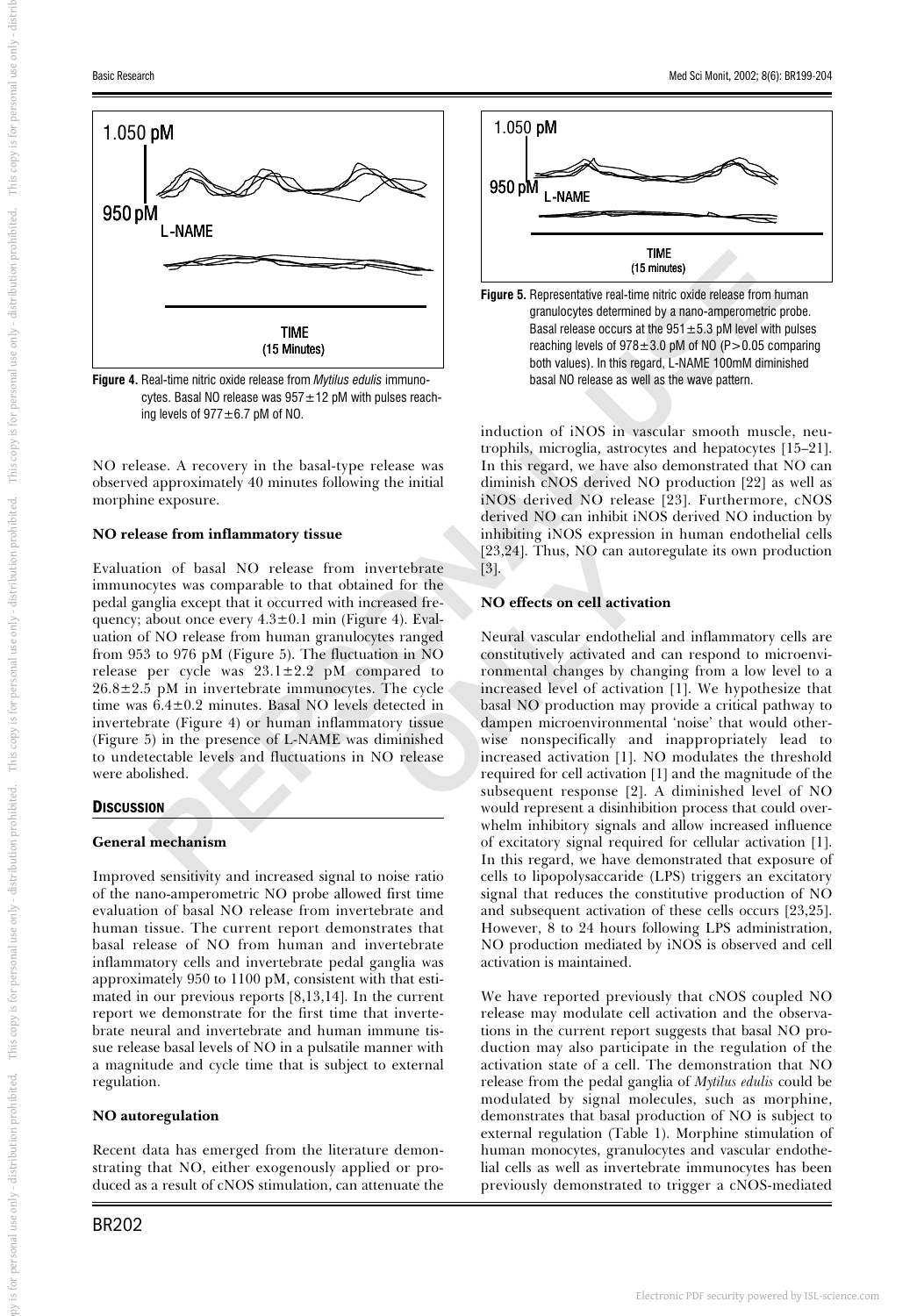This copy is for personal use only - distributed the copy of

This copy is for personal use only - distribution prohibited.

This copy is for personal use only - distribution prohibited.

This copy is for personal use only - distribution prohibited.

py is for personal use only - distribution prohibited.

py is for personal use only - distributiond, This copy is for personal use only - distribution prohibited. This copy is for personal use only - distribution prohibited. This copy is for personal use only - distribution pro



**Figure 6.** Physiological and biochemical significance of naturally occurring fluctuations in NO release. During the ascending phase of NO release the basal levels of NO may inhibit cellular activity by reducing changes in cell conformation by inhibition of actin polymerization, inactivation of NF-κB, inhibition of cell adhesion and hyperpolarization of post-synaptic membranes. The descending phase of NO release may promote cell shape changes by allowing actin polymerization, depolarization and NF-kB signaling [1–3,8].

NO production-dependent period of cellular inactivity where NO release is reduced to undetectable levels [8,14,26–28]. Following this period of inhibition, cellular activation is increased over basal levels and responsiveness to stimulatory molecules is significantly increased despite restoration of cNOS-coupled NO production [25,29]. In the current report, we demonstrated morphine inhibition of basal NO production for approximately 20 minutes followed by restoration of basal NO production (Figure 3). Should inhibition of basal NO release act in a manner similar to that previously demonstrated for inhibition of cNOS-coupled NO production, a period of hypersensitivity to external signal molecules could be observed following restoration of basal NO production. We have previously hypothesized that such a mechanism could function as a filter to regulate cellular responsiveness to inappropriate environmental noise and would allow the rapid responsiveness to signal molecules that may have been generated during the period of inhibition [1,2,25,29,30]; our observations with basal NO release in the current report are consistent with this hypothesis.

#### **Conservation of NO regulation across evolution**

The presence of ganglionic NO pulsations suggest that NO may be an innate mechanism for regulation of constitutive NO release as well as cellular activity as shown in Figure 6. In this regard, we surmise that the upward phase, generating increased NO release would dampen

potential excitatory processes via hyperpolarization of the post synaptic membranes [1] and minimize microenvironmental free radical levels [3]. During the decline phase where decreasing levels of NO are observed, NO mediated inhibition would be reduced allowing for up regulation of cellular excitatory processes (Figure 5). Indeed, this decline phase would represent a critical time period where critical signal molecule activity could exert increased effects on physiological processes, i.e, immune activation to meet a proinflammatory situation. Cyclic elevation and decline in NO release was also observed in human cells as well, where it appears to be involved with hypothalamic neurosecretion [31]. The release of NO in a cyclic manner appears to have been conserved during evolution since they occur in evolutionarily diverse animals.

#### **CONCLUSIONS**

In summary, NO release in *Mytilus edulis* ganglionic tissues and immunocytes and human granulocytes occurs under basal conditions and is cyclical in nature. The data in the current report, taken together with our previous observations with cNOS-coupled NO production, suggest that changes in basal NO production by external signal molecules may modulate cellular activity. In this regard, the cyclical nature of NO release may represent a dynamic autoregulatory process that results in discreet control of the cellular responsiveness resulting in varying degrees of alertness and a graded response to microenvironmental changes.

#### REFERENCES:

- 1. Stefano GB, Goumon Y, Bilfinger TV et al: Basal nitric oxide limits immune, nervous and cardiovascular excitation: Human endothelia express a mu opiate receptor. Progress in Neurobiology, 2000; 60: 531-44
- 2. Magazine HI, Chang J, Goumon Y, Stefano GB: Rebound from nitric oxide inhibition triggers enhanced monocyte activation and chemotaxis. J Immunol, 2000; 165: 102-7
- 3. Stefano GB, Magazine HI: Nitric oxide autoregulation and its significance. Modern Aspects of Immunobiology, 2001; 1: 182-6
- 4. Stefano GB, Teoh M, Grant A et al: In vitro effects of electromagnetic fields on immunocytes. Electro-Magnetobiol, 1994; 13: 123-36
- 5. Stefano GB, Leung MK, Zhao X, Scharrer B: Evidence for the involvement of opioid neuropeptides in the adherence and migration of immunocompetent invertebrate hemocytes. Proc Natl Acad Sci USA, 1989; 86: 626-30
- 6. Stefano GB, Cadet P, Scharrer B: Stimulatory effects of opioid neuropeptides on locomotory activity and conformational changes in invertebrate and human immunocytes: Evidence for a subtype of delta receptor. Proc Natl Acad Sci USA, 1989; 86: 6307-11
- 7. Sonetti D, Ottaviani E, Bianchi F et al: Microglia in invertebrate ganglia. Proc Natl Acad Sci USA, 1994; 91: 9180-4
- 8. Magazine HI, Liu Y, Bilfinger TV et al: Morphine-induced conformational changes in human monocytes, granulocytes, and endothelial cells and in invertebrate immunocytes and microglia are mediated by nitric oxide. J Immunol, 1996; 156: 4845-50
- 9. Stefano GB, Melchiorri P, Negri L et al: (D-Ala2)-Deltorphin I binding and pharmacological evidence for a special subtype of delta opioid receptor on human and invertebrate immune cells. Proc Natl Acad Sci USA, 1992; 89: 9316-20
- 10. Makman MH, Bilfinger TV, Stefano GB: Human granulocytes contain an opiate receptor mediating inhibition of cytokine-induced activation and chemotaxis. J Immunol, 1995; 154: 1323-30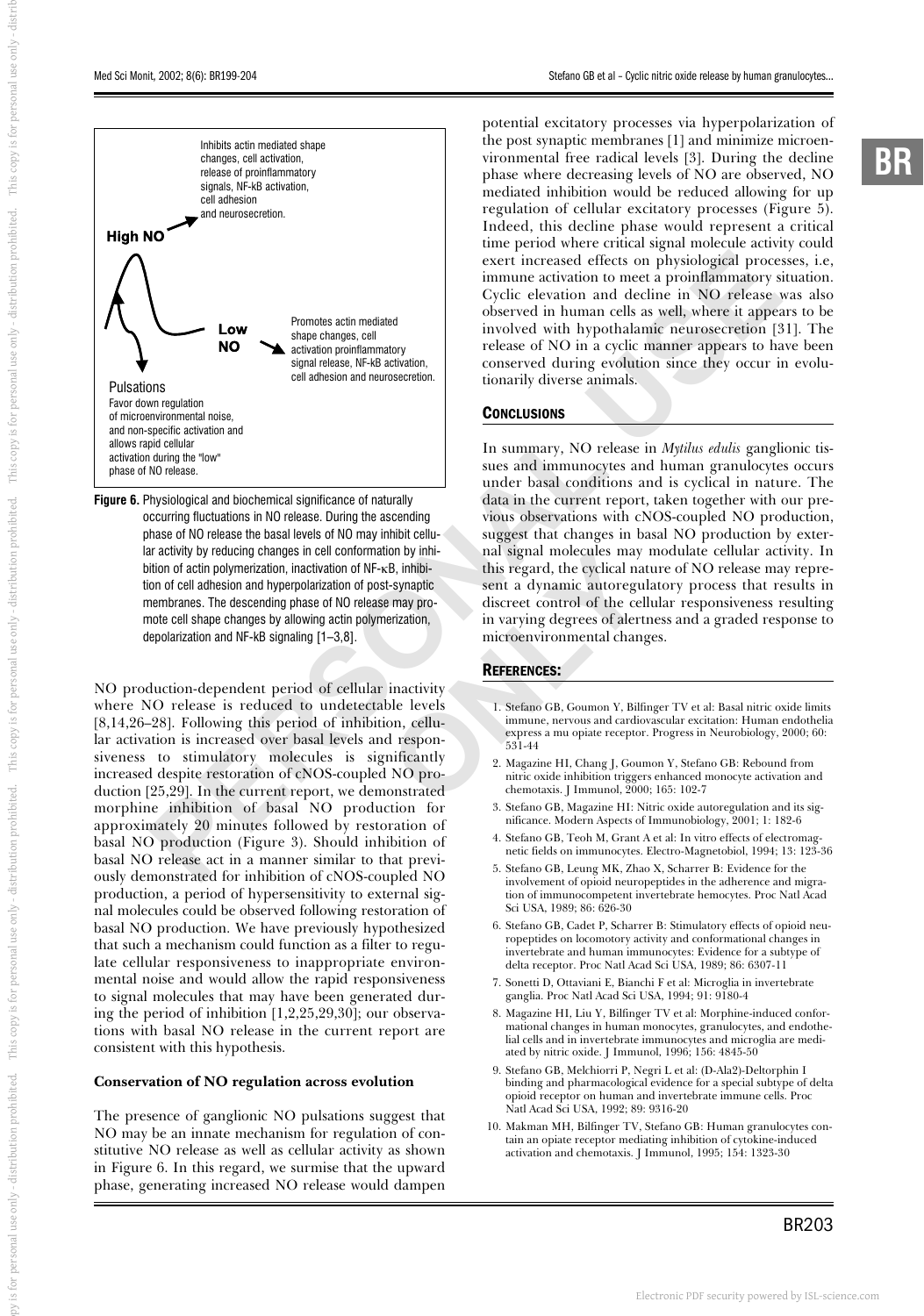- 11. Zhang X, Kislyak Y, Lin J et al: Nanometer size electrode for nitric oxide and S-nitrosothiols measurement. Electrochemistry Communications, 2002; 4: 11-6
- 12. Zhang X, Cardosa L, Broderick M et al: Novel calibration method for nitric oxide microsensors by stoichiometrical generation of nitric oxide from SNAP. Electroanalysis, 2000; 12: 425-8
- 13. Liu Y, Casares F, Stefano GB: D2 opioid receptor mediates immunocyte activation. Chinese J Neuroimmunol and Neurol, 1996; 3: 69-72
- 14. Liu Y, Shenouda D, Bilfinger TV et al: Morphine stimulates nitric oxide release from invertebrate microglia. Brain Res, 1996; 722: 125-31
- 15. Mariotto S, Cuzzolin L, Adami A et al: Inhibition by sodium nitroprusside of the expression of inducible nitric oxide synthase in rat neutrophils. British Journal of Pharmacology, 1995; 114: 1105-6
- 16. Colasanti M, Persichini T, Menegazzi M et al: Induction of nitric oxide synthase mRNA expression. Suppression by exogenous nitric oxide. Journal of Biological Chemistry, 1995; 270: 26731-3
- 17. Park SK, Lin HL, Murphy S: Nitric oxide regulates nitric oxide synthase-2 gene expression by inhibiting NF-kappa B binding to DNA. Biochem J, 1997; 322: 609-13
- 18. Taylor BS, Kim YM, Wang Q et al: Nitric oxide down-regulates hepatocyte-inducible nitric oxide synthase gene expression. Archives of Surgery, 1997; 132: 1177-83
- 19. Togashi H, Sasaki M, Frohman E et al: Neuronal (type I) nitric oxide synthase regulates nuclear factor kappaB activity and immunologic (type II) nitric oxide synthase expression. Proceedings of the National Academy of Sciences of the United States of America, 1997; 94: 2676-80
- A state of the state of the state of the state of the state of the state of the state of the state of the state of the state of the state of the state of the state of the state of the state of the state of the state of the 20. Katsuyama K, Shichiri M, Marumo F, Hirata Y: NO inhibits cytokine-induced iNOS expression and NF-kappaB activation by interfering with phosphorylation and degradation of IkappaBalpha. Arteriosclerosis, Thrombosis & Vascular Biology, 1998; 18: 1796-802
- 21. Park SK, Lin HL, Murphy S: Nitric oxide limits transcriptional induction of nitric oxide synthase in CNS glial cells. Biochemical & Biophysical Research Communications, 1994; 201: 762-8
- 22. Magazine HI: Detection of endothelial cell-derived nitric oxide: current trends and future directions. Adv Neuroimmunol, 1995; 5: 479-85
- 23. Stefano GB, Salzet M, Magazine HI, Bilfinger TV: Antagonist of LPS and IFN-? induction of iNOS in human saphenous vein endothelium by morphine and anandamide by nitric oxide inhibition of adenylate cyclase. J Cardiovasc Pharmacol, 1998; 31: 813-20
- 24. Fimiani C, Magazine HI, Welters I et al: Antagonism of LPS and IFN-γ induced iNOS expression in human atrial endothelia by morphine, anandamide and estrogen. Acta Pharmacol Sinica, 2000; 21: 405-409
- 25. Stefano GB, Salzet M, Rialas C et al: Macrophage behavior associated with acute and chronic exposure to HIV GP120, morphine and anandamide: endothelial implications. Int J Cardiol, 1998; 64: 3-13
- 26. Stefano GB, Hartman A, Bilfinger TV et al: Presence of the mu3 opiate receptor in endothelial cells: Coupling to nitric oxide production and vasodilation. J Biol Chem, 1995; 270: 30290-3
- 27. Stefano GB, Liu Y: Opiate antagonism of opioid actions on immunocyte activation and nitric oxide release. Anim Biol, 1996; 1: 11-6
- 28. Stefano GB, Liu Y, Goligorsky MS: Cannabinoid receptors are coupled to nitric oxide release in invertebrate immunocytes, microglia, and human monocytes. J Biol Chem, 1996; 271: 19238-42
- 29. Stefano GB, Salzet M, Bilfinger TV: Long-term exposure of human blood vessels to HIV gp120, morphine and anandamide increases endothelial adhesion of monocytes: Uncoupling of Nitric Oxide. J Cardiovasc Pharmacol, 1998; 31: 862-8
- 30. Stefano GB, Leung MK, Bilfinger TV, Scharrer B: Effect of prolonged exposure to morphine on responsiveness of human and invertebrate immunocytes to stimulatory molecules. J Neuroimmunol, 1995; 63: 175-81
- 31. Prevot V, Bouret S, Stefano GB, Beauvillain JC: Median eminence nitric oxide signaling. Brain Res Rev, 2000; 34: 27-41